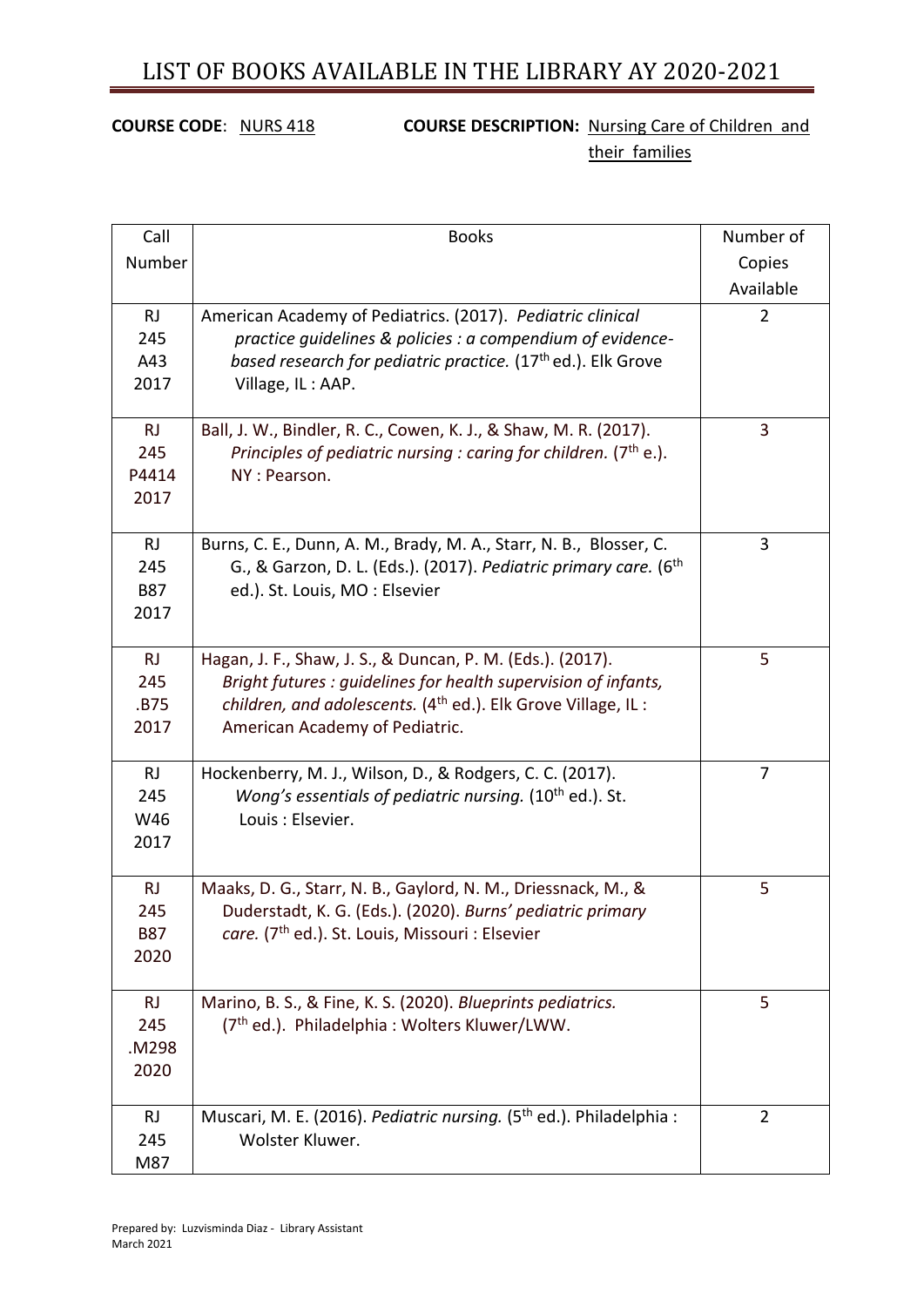# LIST OF BOOKS AVAILABLE IN THE LIBRARY AY 2020-2021

| 2016       |                                                                             |                |
|------------|-----------------------------------------------------------------------------|----------------|
| R.         | Pal, P. (2016). Textbook of pediatric nursing. New Delhi:                   | $\overline{2}$ |
| 245        | Paras Medical.                                                              |                |
| P35        |                                                                             |                |
| 2016       |                                                                             |                |
|            |                                                                             |                |
| IM         | Richardson, B. (2019). Pediatric success : NCLEX-style Q&A                  | 3              |
| <b>RJ</b>  | review. (3rd ed.). Philadelphia, PA : F. A. Davis.                          |                |
| 58         |                                                                             |                |
| <b>R53</b> |                                                                             |                |
| 2019       |                                                                             |                |
|            |                                                                             |                |
| <b>RJ</b>  | Richardson, B. (Ed.). (2017). Pediatric primary care: practice              | 3              |
| 245        | quidelines for nurses. (3 <sup>rd</sup> ed.). Indianapolis, Indiana : Jones |                |
| P43r       | & Bartlett Learning.                                                        |                |
| 2017       |                                                                             |                |
|            |                                                                             |                |
| <b>RT</b>  | Weber, J. R. (2018). Health assessment in nursing. (6 <sup>th</sup> ed.).   | 3              |
| 48         | Philadelphia: Wolters Kluwer                                                |                |
| W43        |                                                                             |                |
| 2018       |                                                                             |                |
|            |                                                                             |                |

### OTHER REFERENCES COPYRIGHT 2015 AND BELOW

| Call       | <b>Books</b>                                                          | Number of      |
|------------|-----------------------------------------------------------------------|----------------|
| Number     |                                                                       | Copies         |
|            |                                                                       | Available      |
| <b>RJ</b>  | Ball, M., Bindler, R. M., & Cowen, K. J. (2014). Child                | $\overline{2}$ |
| 245        | health nursing: partnering with children and families.                |                |
| <b>B35</b> | (3 <sup>rd</sup> ed.). Boston : Pearson.                              |                |
| 2014       |                                                                       |                |
| RJ.        | Bowden, V., & Greenberg, C. (2010). Children and their families:      | 8              |
| 245        | the continuum of care (2 <sup>nd</sup> ed.). Philadelphia: Lippincott |                |
| <b>B69</b> | Williams & Wilkins.                                                   |                |
| 2010       |                                                                       |                |
| RJ.        | Broyles, B. E. (2009). Clinical companion for pediatric nursing.      | 5              |
| 245        | Clifton Park, NY: Delmar Cengage Learning.                            |                |
| <b>B76</b> |                                                                       |                |
| 2009       |                                                                       |                |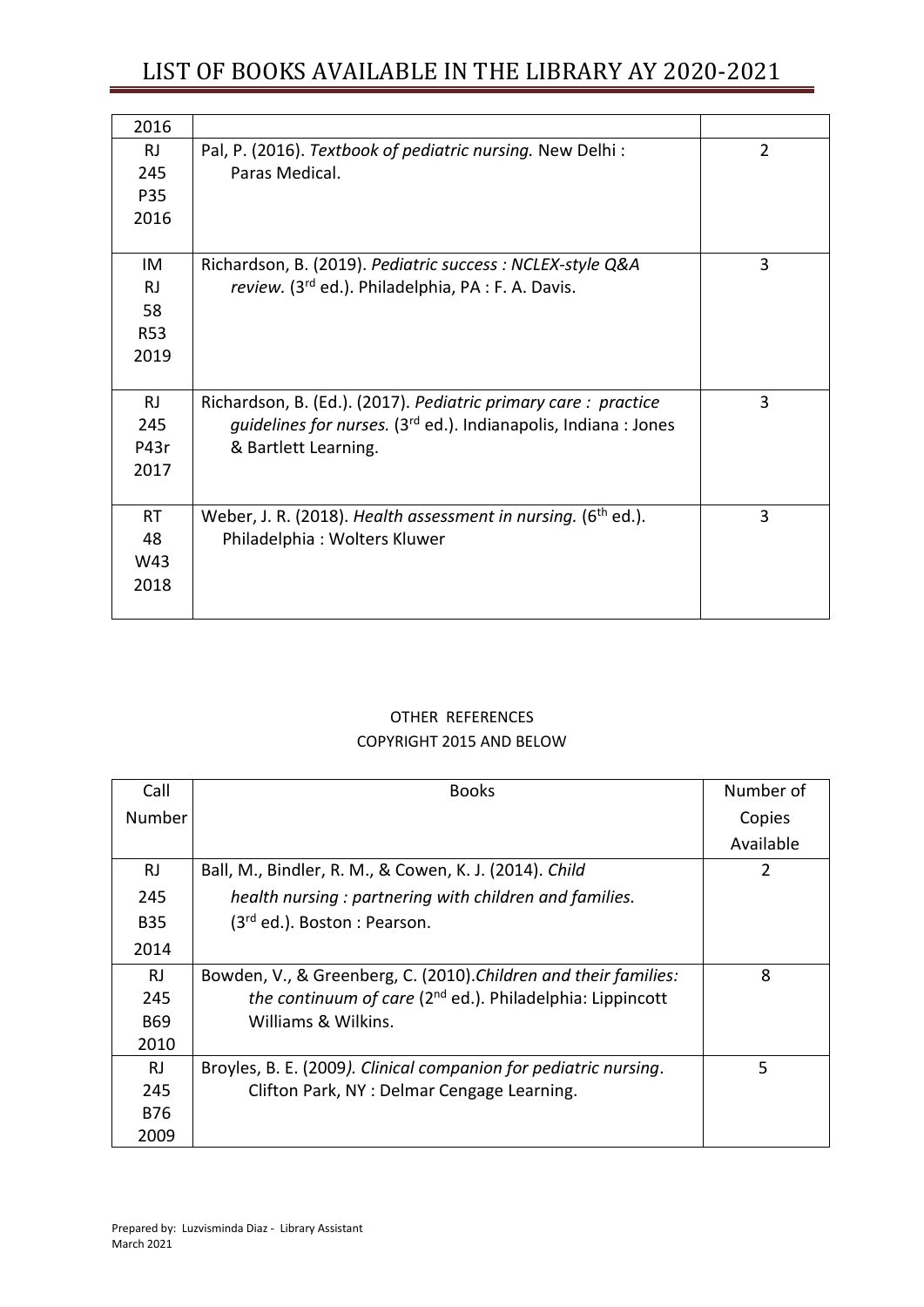| <b>RJ</b><br>58 | Burns, C. E., Richardson, B., & Brady, M. A. (Eds). (2010).<br>Pediatric primary care case studies. Sudbury, Mass. : | 3              |
|-----------------|----------------------------------------------------------------------------------------------------------------------|----------------|
| P45             | Jones and Bartlett.                                                                                                  |                |
| 2010            |                                                                                                                      |                |
| <b>RJ</b>       | Clements, P. T., Burgess, A. W., Fay-Hillier, T. M., Giardino, E. R.,                                                | $\overline{2}$ |
| 375             | & Giardino, A. P. (Eds.). (2015). Nursing approach to                                                                |                |
| <b>N87</b>      | evaluation of child maltreatment. (2 <sup>nd</sup> ed.). St. Louis :                                                 |                |
| 2015            | <b>STM Learning</b>                                                                                                  |                |
| <b>RJ</b>       | Chohan, N. D., & Munden, J. (Eds). (2007). Pediatric nursing :                                                       | 3              |
| 245             | Lippincott manual of nursing practice: pocket                                                                        |                |
| P43             | guides. Philadelphia: Lippincott Williams & Wilkins                                                                  |                |
| 2007            |                                                                                                                      |                |
| <b>RJ</b>       | Core curriculum for neonatal intensive care nursing $(4th$ ed.).                                                     | 5              |
| 253.5           | (2010). St. Louis, Mo.: Saunders/Elsevier.                                                                           |                |
| C67             |                                                                                                                      |                |
| 2010            |                                                                                                                      |                |
| HV              | Crosson-Tower, C. (2010). Understanding child abuse and                                                              | 5              |
| 6626.52         | Neglect (8th ed.). Boston: Allyn & Bacon.                                                                            |                |
| T69             |                                                                                                                      |                |
| 2010            |                                                                                                                      |                |
| IM              | De Sevo, M. R. (2015). Pediatric nursing : content review plus                                                       | $\mathbf{1}$   |
| Ref             | practice questions. Philadelphia : F.A. Davis                                                                        |                |
| RJ              |                                                                                                                      |                |
| 245             |                                                                                                                      |                |
| D44             |                                                                                                                      |                |
| 2015            |                                                                                                                      |                |
| RJ              | Fox, J.A. (2002). Primary health care of infants, children and                                                       | 25             |
| 245             | adolescents (2 <sup>nd</sup> ed.). St. Louis, Mo.: Mosby.                                                            |                |
| P733            |                                                                                                                      |                |
| 2002            |                                                                                                                      |                |
| HV              | Giardino, A. P. (Ed.). (2007). Child safety: a pediatric guide for                                                   | 5              |
| 715             | parents, teachers, nurses, and caregivers. St. Louis:                                                                |                |
| C54             | G.W. Medical Pub.                                                                                                    |                |
| 2007            |                                                                                                                      | $\overline{2}$ |
| <b>RJ</b>       | Glasper, A., Coad, J., & Richardson, J. (2015). Children                                                             |                |
| 245             | and young people's nursing at a glance. Chichester,                                                                  |                |
| C45             | West Sussex.                                                                                                         |                |
| 2015            |                                                                                                                      |                |
| <b>RJ</b>       | Glasper, E. A. & Richardson, J. (Eds.). (2010). A textbook                                                           | $\overline{2}$ |
| 245             | of children's and young people's nursing. (2 <sup>nd</sup> ed.).                                                     |                |
| T49             | London : Churchill Livingstone, Elsevier.                                                                            |                |
| 2010            |                                                                                                                      |                |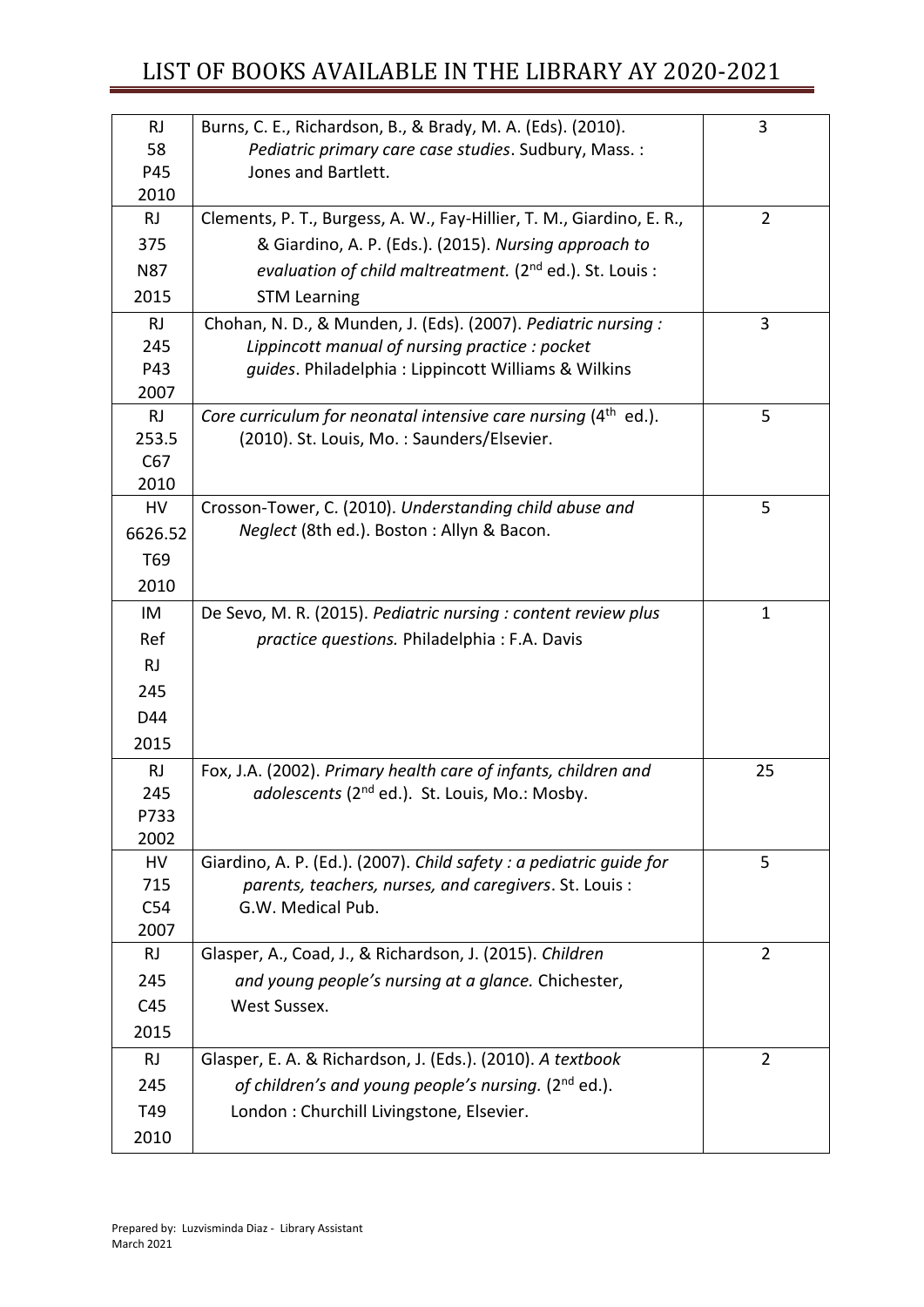# LIST OF BOOKS AVAILABLE IN THE LIBRARY AY 2020-2021

| <b>RJ</b>         | Hockenberry, M. J., & Wilson, D. (Eds.). (2015). Study guide for                                                      | 4              |
|-------------------|-----------------------------------------------------------------------------------------------------------------------|----------------|
| 245               | Wong's nursing care of infants and children. (10 <sup>th</sup> ed.). St,                                              |                |
| <b>W47s</b>       | Lois, MO: Elsevier                                                                                                    |                |
| 2015              |                                                                                                                       |                |
| <b>RJ</b>         | Hockenberry, M. J., & Wilson, D. (Eds.). (2015). Wong's                                                               | 4              |
| 245               | nursing care of infants and children. (10 <sup>th</sup> ed.). St,                                                     |                |
| W47               | Lois, MO: Elsevier                                                                                                    |                |
| 2015              |                                                                                                                       |                |
| <b>RJ</b>         | Hockenberry, M., & Wilson, D. (2013). Wong's essentials                                                               | 24             |
| 245               | of pediatric nursing (9 <sup>th</sup> ed.). St. Louis, MO: Mosby                                                      |                |
| M87               |                                                                                                                       |                |
| 2013              | Required as per Course Specs AY2018-2019                                                                              |                |
| <b>RJ</b>         | Marlow, D. R., & Redding, B. A. (2013). Marlow's textbook of                                                          | $\overline{2}$ |
| 245               | pediatric nursing. (South Asia ed.) India: Elsevier                                                                   |                |
| M33               |                                                                                                                       |                |
|                   |                                                                                                                       |                |
| 2013              |                                                                                                                       |                |
| <b>RJ</b>         | Potts, N. L., & Mandleco, B. L. (2012). Pediatric nursing : caring                                                    |                |
| 245               | for children and their families (3rd ed.). Clifton Park, NY:                                                          | 5              |
| P4185             | Delmar/ Cengage Learning.                                                                                             |                |
| 2012<br><b>RJ</b> | Potts, N., & Mandleco, B. (2007). Pediatric Nursing: caring for                                                       | 4              |
| 245               | children and their families (2nd ed.). Canada: Thomson                                                                |                |
| P4185             | Delmar.                                                                                                               |                |
| 2007              |                                                                                                                       |                |
| IM                | Richardson, B. (2014). Pediatric success : a Q&A review applying                                                      | 1              |
| Ref               | critical thinking to test taking. (2 <sup>nd</sup> ed.). Philadelphia : F. A.                                         |                |
| RJ                | Davis                                                                                                                 |                |
| 58                |                                                                                                                       |                |
| <b>R53</b>        |                                                                                                                       |                |
| 2014              |                                                                                                                       |                |
| <b>RJ</b>         | Richardson, B. (2010). Pediatric success : a course review                                                            | 3              |
| 58                | applying critical thinking to test taking. Philadelphia: F.A.                                                         |                |
| <b>R53</b>        | Davis.                                                                                                                |                |
| 2010              |                                                                                                                       |                |
| <b>RJ</b>         | Samour, P., & Helm, K. K. (Eds). (2005). Handbook of pediatric                                                        | 3              |
| 206               | nutrition (3rd ed.). Sudbury, Mass. .: Jones and Bartlett.                                                            |                |
| H <sub>23</sub>   |                                                                                                                       |                |
| 2005              |                                                                                                                       |                |
| <b>RJ</b><br>50   | Sawyer, S. S. (2012). Pediatric physical examination & health<br>assessment. Sudbury, MA : Jones & Bartlett Learning. | $\overline{2}$ |
| S29               |                                                                                                                       |                |
| 2012              |                                                                                                                       |                |
| <b>RJ</b>         | Scholtz, S. P., Martin, V. A., & Cornelius, F. H. (2015). Pediatric                                                   | $\overline{2}$ |
| 245               | nursing test success : an unfolding case study review. New                                                            |                |
|                   |                                                                                                                       |                |